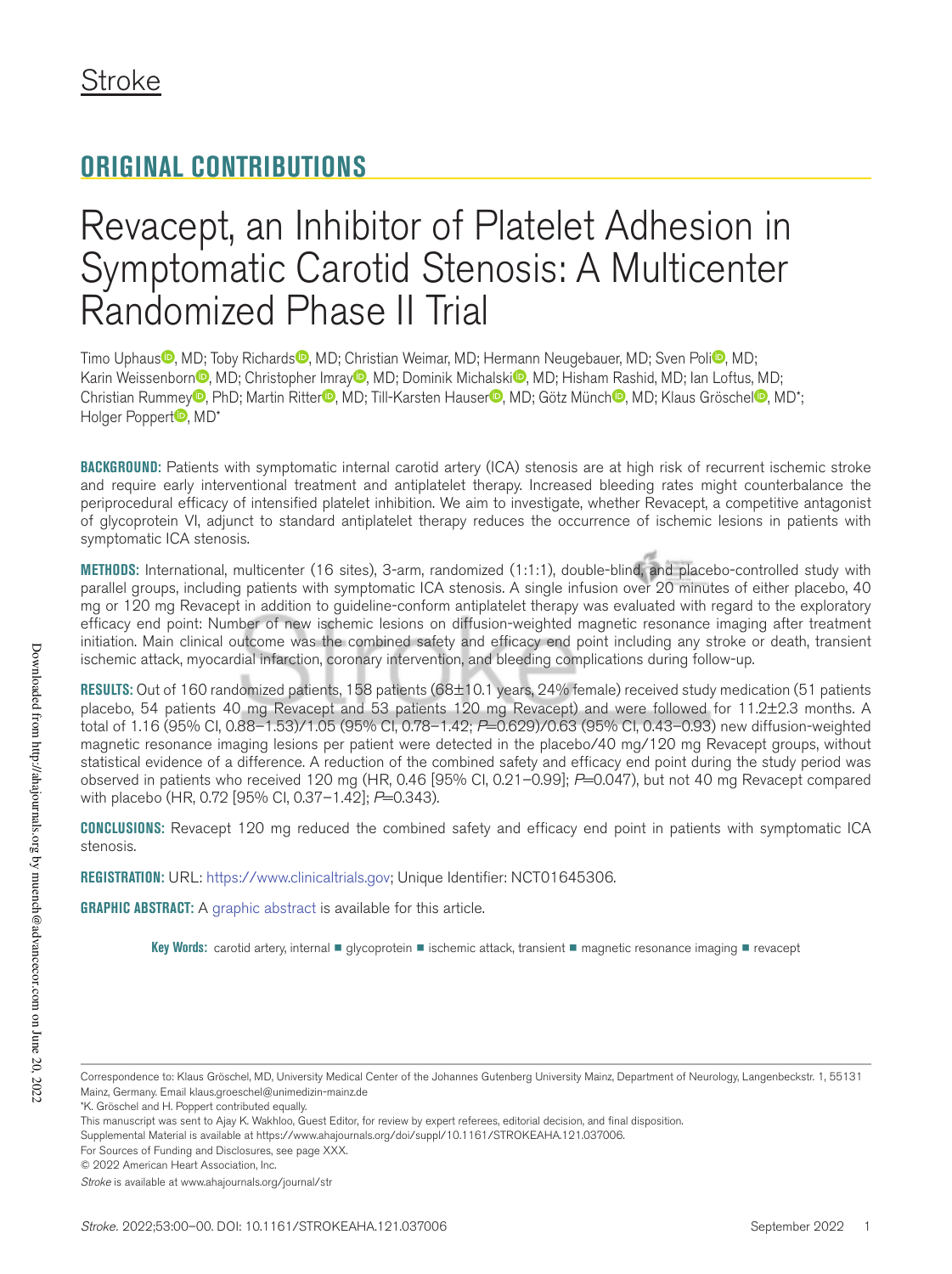# Nonstandard Abbreviations and Acronyms

| <b>ASA</b>    | acetylsalicylic acid                                                                                                                                  |
|---------------|-------------------------------------------------------------------------------------------------------------------------------------------------------|
| <b>BMT</b>    | best medical treatment                                                                                                                                |
| <b>CARESS</b> | Clopidogrel and Aspirin for Reduc-<br>tion of Emboli in Asymptomatic<br>Carotid Stenosis                                                              |
| <b>CAS</b>    | carotid angioplasty and stenting                                                                                                                      |
| <b>CEA</b>    | carotid endarterectomy                                                                                                                                |
| <b>DWI</b>    | diffusion-weighted magnetic reso-                                                                                                                     |
|               | nance imaging                                                                                                                                         |
| <b>ECST</b>   | European Carotid Surgery Trial                                                                                                                        |
| Fc            | fragment crystallizable                                                                                                                               |
| <b>GPIb</b>   | glycoprotein Ib                                                                                                                                       |
| <b>GPVI</b>   | glycoprotein VI                                                                                                                                       |
| <b>ICA</b>    | internal carotid artery                                                                                                                               |
|               | <b>ISAR-PLASTER</b> Intracoronary Stenting and Anti-<br>thrombotic Regimen: Lesion Platelet<br>Adhesion as Selective Target of<br>Endovenous Revacept |
| <b>MCA</b>    | middle cerebral artery                                                                                                                                |
| <b>MES</b>    | microembolic signals                                                                                                                                  |
| MRI           | magnetic resonance imaging                                                                                                                            |
| <b>NASCET</b> | North American Symptomatic<br>Carotid Endarterectomy Trial                                                                                            |
| <b>NIHSS</b>  | National Institutes of Health Stroke<br>Scale                                                                                                         |
| <b>RE-LY</b>  | randomized evaluation of long-term<br>anticoagulant therapy                                                                                           |
| TCD           | transcranial doppler sonography                                                                                                                       |
| TIA           | transient ischemic attack                                                                                                                             |

**P** atients with recent cerebral ischemic infarction because of internal carotid artery (ICA) stenosis are at high risk of recurrent cerebrovascular events.<sup>1,2</sup> The underlying pathophysiological process for this early atients with recent cerebral ischemic infarction because of internal carotid artery (ICA) stenosis are at high risk of recurrent cerebrovascular events.<sup>1,2</sup> stroke reoccurrence is thought to be ongoing embolization because of activation of circulating platelets by exposed collaged at the site of ruptured/vulnerable plaque.<sup>3</sup> Identification of such "hot plaques," which carry the highest risk of recurrent ischemic stroke, has been realized with transcranial Doppler sonography (TCD) and detection of microembolic signals (MES),<sup>4,5</sup> which are thought to represent active distal embolization from the vulnerable plaque. However, diffusion-weighted magnetic resonance imaging (DWI) is regarded the most sensitive method for in-vivo assessment of the resulting brain damage including smallest lesions.<sup>6</sup>

Early initiation of dual antiplatelet treatment aims at reducing active embolizations, and has been shown to diminish MES,<sup>5</sup> new ischemic lesions and early stroke reoccurrence,<sup>7</sup> but an excess of bleeding complications, particularly in the elderly, may counterbalance this risk reduction.<sup>8</sup>

Revacept, a protein made out of a fragment crystallizable region fused to the GPVI (glycoprotein VI) receptor, which is an endogenous platelet collagen receptor, binds to the exposed collagen of the unstable carotid plaque and acts as a physical barrier, reducing platelet activation and subsequent platelet binding and aggregation on the carotid plaque.<sup>9,10</sup> Due to Revacepts' half-life of around 7 to 14 days, it might be a site-specific strategy to face the high risk of early recurrent cerebrovascular events after symptom onset of symptomatic ICA stenosis, as well as bridge the time-interval between symptom onset and revascularization procedure, without compromising systemic platelet function.

We hypothesized that the use of the novel inhibitor Revacept in patients with symptomatic ICA stenosis will reduce microembolic signals measured by TCD and new DWI lesions on magnetic resonance imaging (MRI).

The aim of this randomized controlled trial was to evaluate the safety and efficacy of Revacept in patients with symptomatic ICA stenosis.

# METHODS

The study protocol, statistical analysis plan, and anonymized patient data that underlie the results of this article are available upon reasonable request from the corresponding author.

# Study Design

The Revacept/CS/02 study (NCT01645306) was an international, prospective, randomized, placebo-controlled, double-blind explorative phase II study with 1:1:1 randomization to one of the 3 treatment groups: placebo, Revacept 40 mg or Revacept 120 mg. The methodological details of the trial are presented in detail elsewhere<sup>11</sup> (see additional material provided by the authors). In brief, adult patients with recently symptomatic, carotid artery stenosis were randomized to either high or low dose Revacept or placebo before they underwent intervention by carotid endarterectomy (CEA)/carotid angioplasty and stenting (CAS) or best medical treatment (BMT). The initial study design included only those patients with detection of MES by screening TCD. Due to the low volume of patients showing MES at screening, on 22.06.2015 (protocol version 8), this inclusion criteria was changed to all patients in whom TCD was possible (adequate bone window) irrespective of the occurrence of MES. Consequently MES was no longer regarded as primary outcome variable.<sup>11</sup>

The study was approved by the UK National Research Ethics Committee East of England (Cambridge South, The Old Chapel, Royal Standard Court, Nottingham, NG16FS) and the lead Ethics Committee in Germany (Ethikkommission der Fakultät für Medizin der Technischen Universität München, Ismaninger Straße 22, 81675 München). The current study is reported according to CONSORT 2010 Statement (Table S1).<sup>12</sup>

# **Participants**

Patients were enrolled in 16 centers in the United Kingdom and Germany from March 8, 2013 until September 27, 2018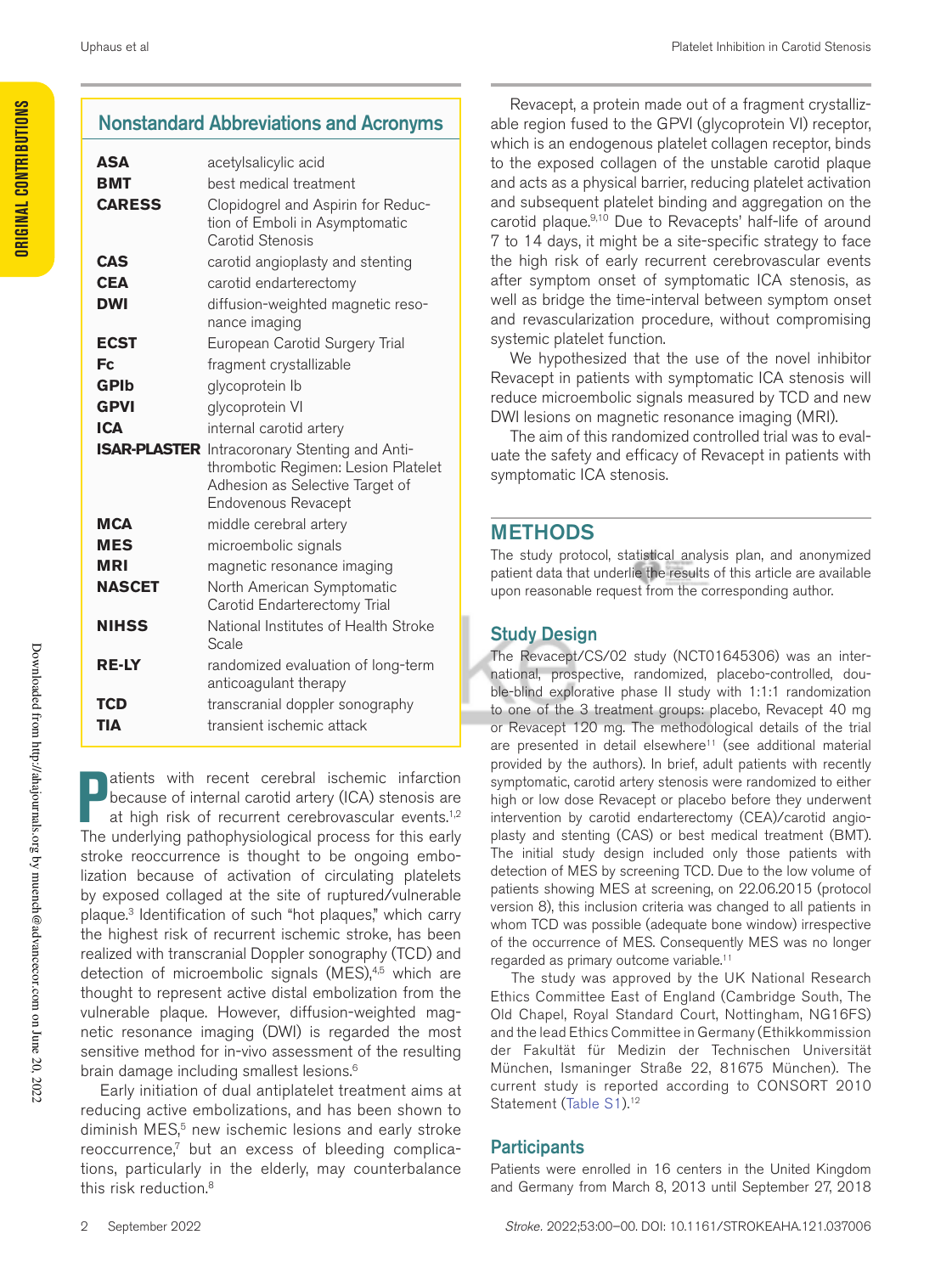(Table S2). Eligible patients were included, if older than 18 years with symptomatic, extracranial ICA stenosis presenting with ischemic stroke, transient ischemic attack, or intermittent blindness (amaurosis fugax) within the last 30 days and at least 50% stenosis of the ICA according to ECST (European Carotid Surgery Trial) duplex criteria.<sup>13</sup> Exclusion criteria included those taking dual antiplatelets, oral anticoagulation, or who had received intravenous thrombolysis within the last 48 hours before screening. Other exclusions were those with concurrent cardiac cause of stroke (eg, atrial fibrillation), recent intracranial hemorrhage, and no acoustic window available for TCD.

## Interventions

Patients were identified by the treating clinician and screened by the research team concerning inclusion and exclusion criteria. In case of sufficient bone window for TCD-recordings and written informed consent patients received study medication, manufactured and provided by advanceCOR (Martinsried, Germany), administered by a single intravenous infusion over 20 minutes in 50 mL volume via an infusion pump. TCDrecordings were obtained from the middle cerebral artery with a DWL TCD machine (Compumedics GmbH, Singen, Germany) with a single-depth 2-MHz transducer at screening and after infusion of study medication. Standard settings were used by all study centers.<sup>14</sup> After completion of a sufficient test run, the total number of MES per hour was analyzed by a central core laboratory, led by M. Ritter (Münster, Germany), blinded to clinical data and treatment group. The management of treatment of the symptomatic carotid artery stenosis (CAS, CEA, BMT) was at the discretion of the treating physician. MRI with standardized DWI-sequences for evaluation of new DWI lesions was performed at screening and repeated 24 hours after the revascularization procedure (CAS, CEA) or treatment initiation (BMT). Clinical visits were scheduled 1 day, 3 days, and 3 months after study drug administration (including clinical examination, assessment of National Institutes of Health Stroke Scale (NIHSS), ECG-recording and laboratory assessment). A telephone interview to assess cerebrovascular events was scheduled 12 months after study drug administration.

## Randomization and Masking

Eligible subjects were randomized 1:1:1 by the local investigator to one of the 3 treatment groups: placebo, Revacept 40 mg or 120 mg. A computer-generated random block randomization (block size of 3), stratified by: thrombocyte inhibition intake before screening, statin intake before screening and grading of ICA-stenosis was integrated into an independent, secure and validated randomization tool (www.randomizer.at (Medical University of Graz, Institute for Medical Informatics, Statistics and Documentation [IMI]). Treating physicians, patients and study personal assessing outcomes (evaluation of MES and number of DWI-lesions) were blinded to treatment groups.

# Efficacy Outcome

The efficacy end point was the number of new lesions on DWI-MRI, per patient. The same scanner acquired images with a standardized protocol at baseline and follow-up (1 day after revascularization procedure). All MRI scans were independently and blindly assessed in a central laboratory by an experienced

neuroradiologist (Dr Hauser). New DWI-lesion was defined as increase in signal intensity at least on 2 planes, with corresponding decreased signal intensity detected on apparent diffusion coefficient images. At start of the study period, the reduction of MES assessed by TCD served as main efficacy end point. Due to the low MES-incidence in patients screened for potential study participation, this outcome was dropped according to a protocol change.

# Clinical Outcomes

Clinical end points were clinical disability as measured by NIHSS, and predefined clinical efficacy end points, which were considered cumulatively during follow-up including the following cerebrovascular events: any stroke (hemorrhagic or ischemic stroke) or death, transient ischemic attack (transient neurological symptoms, reversible within 24 hours, including amaurosis fugax) or coronary event (myocardial infarction [STEMI or NSTEMI] or necessity of coronary intervention). Moreover, the following safety end points were considered: bleeding complications rated as major bleeding according to the RE-LY (randomized evaluation of long-term anticoagulant therapy) Study<sup>15</sup> (fall in hemoglobin of at least 20 g/liter, transfusion of at least 2 units of blood, symptomatic bleeding in a critical area or organ) or any bleeding—additionally incorporating bleedings rated as adverse event by local investigators. A combined safety and efficacy end point of any cerebrovascular events (ischemic stroke, hemorrhagic stroke, transient ischemic attack, death, myocardial infarction or coronary intervention) or bleeding complications (any bleeding) during the study period served as composite clinical outcome.

# Statistical Analysis

The sample size estimation was based on the CARESS study results<sup>5</sup>: assuming a MES incidence of 43.8% (treatment arm) compared with 72.2% (placebo), this study had 80% power to detect a decrease in MES incidence at day 7 after treatment with Revacept (allocation of 50 patients to each treatment group, 2-sided Fisher's exact test, alpha=0.05). Due to low incidence of MES-positive patients and a correspondent protocol change, all statistical tests were performed 2 sided and interpreted in a descriptive, exploratory way. Differences in development of new DWI-lesions on MR-imaging (number of new lesions per patient), as well as number of MES detected by TCD, were analysed using Poisson and, alternatively, negative binomial regression analyses (Tables S3 and S4). Data analysis (further details see Supplemental Methods) was performed by independent data management and biostatistics experts Peter Klein (d.s.h. statistical services GmbH, Rohrbach, Germany) and Christian Rummey (Clinical Data Science GmbH, Basel, Switzerland).

# RESULTS

## Participants and Baseline Characteristics

From March 8, 2013 until September 27, 2018, 348 patients were screened for eligibility of whom 181 patients were excluded and 7 declined to participate.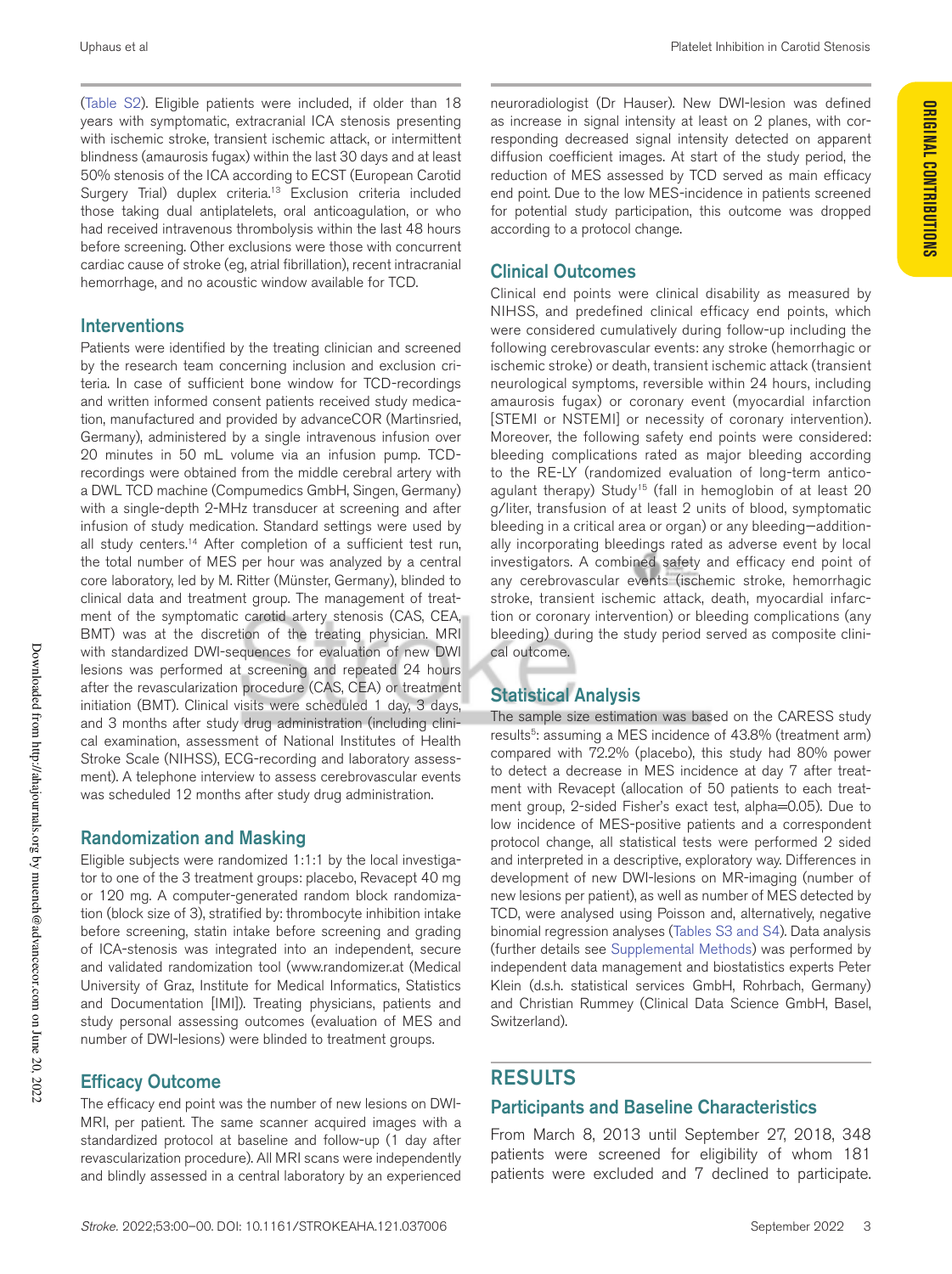After randomization, 2 additional patients were excluded (elevated blood pressure [n=1]) and organizational reasons [n=1]). One hundred fifty-eight patients received study medication and served as patient population for intention-to-treat analysis (ITT, placebo n=51, 40 mg Revacept n=54, 120 mg Revacept n=53, Figure 1). The study population had a mean age of 68 years (SD, 10.1; range, 61–76). Thirty eight of 158 patients (24%) were women; mean duration of follow-up was 11.2±2.3 months. Forty two patients (26.6%) had a 50% to 70% stenosis and 116 patients (73.4%) a stenosis above 70% (ECST-criteria). With regard to management of the symptomatic ICA stenosis, 127 patients (80.4%) underwent CEA, 12 patients (7.6%) were revascularized by CAS, and 19 patients (12.0%) received BMT. The 3 groups were balanced about demographics, clinical, and treatment characteristics (Table), as well as number of MES/h and number of DWI lesions per patient prior study drug administration (Table S3).

MRI at Baseline was available in 139 patients (placebo n=46, Revacept 40 mg n=46, Revacept 120 mg n=47), and follow-up MRI in 126 patients (placebo  $n=44$ , Revacept 40 mg  $n=41$ , Revacept 120 mg  $n=41$ ).

## Efficacy Outcome

Number of new DWI lesions per patient were 1.16 (95% CI, 0.88–1.53) in the placebo group, 1.05 (95% CI, 0.78–1.42) after treatment with 40 mg Revacept (*P*=0.629) and 0.63 after treatment with 120 mg Revacept ([95% CI, 0.43–0.93]; *P*=0.012; Figure 2A; Table S3). The statistically significant result from the Poisson model was not validated in the negative binomial regression analysis (Tables S4 and S5). Of note, time intervals of the 2 DWI assessments by MRI varied among patients; however, this factor was found to have no statistically significant influence on treatment effects (Table S5). Differences were confirmed in the prespecified subgroup >70% stenosis (Figure 2B) and patients revascularized by CEA (Figure 2C). In accordance, the frequency of patients with new DWI-lesions was equally distributed between treatment groups and in prespecified subgroups (degree of ICA-stenosis, prior thrombocyte inhibition and prior statin treatment) as well as in post hoc analysis (subgroup of patients with MES detected at baseline, management of ICA-stenosis [Figure 3] and concomitant medication with acetylsalicylic acid/clopidogrel/ no thrombocyte inhibition [Table S6]). Core (1976–142) and the treatment with 190 mg Feverageth stems is the monoboyte inhibition and proposed to the syce and the syce and the syce and the syce and the syce and the syce and the syce and the syce and the syce a

# Clinical Outcomes

Concerning clinical disability outcome 3 months after study drug administration, the NIHSS showed no difference between the 3 treatment groups (placebo 0 [range 0–1)] Revacept 40 mg 0 [0–1], Revacept 120 mg 0 [0–1], *P*=0.964, Table S7).

With regard to clinical efficacy (cerebrovascular events) and safety end points (bleeding complications) 90 days after study drug administration, no significant differences in distribution between the 3 treatment groups were observed when considering each outcome separately (Table S7). The combined safety and efficacy end point was unchanged 90 days after treatment with 120 and 40 mg Revacept compared with placebo (placebo 16 events [31.4%] versus 120 mg Revacept, 9 events [17.0%], OR, 0.447 [95% CI, 0.177–1.133]; *P*=0.090; placebo versus 40 mg Revacept, 13 events [24.1%], OR 0.694 [95% CI, 0.294–1.639]; *P*=0.404). Time-dependent Cox-regression modeling during the study period revealed a risk reduction for the combined safety and efficacy end point after treatment with 120 mg Revacept compared with placebo (hazard ratio [HR], 0.46 [95% CI, 0.21-0.99]; P=0.047), but not 40 mg Revacept (HR, 0.72 [95% CI, 0.37–1.42]; *P*=0.343, Figure 4A). This observation was preserved in the subgroup of patients with >70% stenosis (Figure 4B). When considering safety and efficacy end point separately Revacept showed a nonsignificant trend toward reduction of safety (any bleeding, HR, 0.51 [95% CI, 0.17–1.52]; *P*=0.225) and efficacy events (any stroke, death, transient ischemic attack, myocardial infarction or percutaneous coronary intervention; HR, 0.60 [95% CI, 0.23-1.55]; *P*=0.294; Figure S1).

The effect of predefined subgroups (degree of ICAstenosis, prior thrombocyte inhibition and prior statin treatment) as well as post hoc analysis (subgroup of patients with MES detected at baseline, management of ICA-stenosis) on the combined safety and efficacy end point showed fewer outcome events after treatment with 120 mg Revacept in the following subgroups: (1) degree of ICA-stenosis above 70%, patients with prior statin therapy, as well as patients undergoing CEA (Figure 5). Contrary, the frequency of patients with occurrence of the combined safety and efficacy end point was equally distributed between treatment groups in prespecified subgroup of patients with prior thrombocyte inhibition, as well as in post hoc analysis of patients with concomitant medication of acetylsalicylic acid/clopidogrel/no thrombocyte inhibition (Table S6) and the subgroup of patients with MES detected at baseline (Figure 5).

# Adverse Events

Adverse events were reported for 35 (68.6%), 41 (75.9%), and 32 (60.4%) after treatment with placebo, 40 mg Revacept, and 120 mg Revacept. The distribution of adverse events and serious adverse events showed no significant differences in distribution between the 3 treatment groups (Table S9). An overview of adverse events is given in Table S10 and the incidence of serious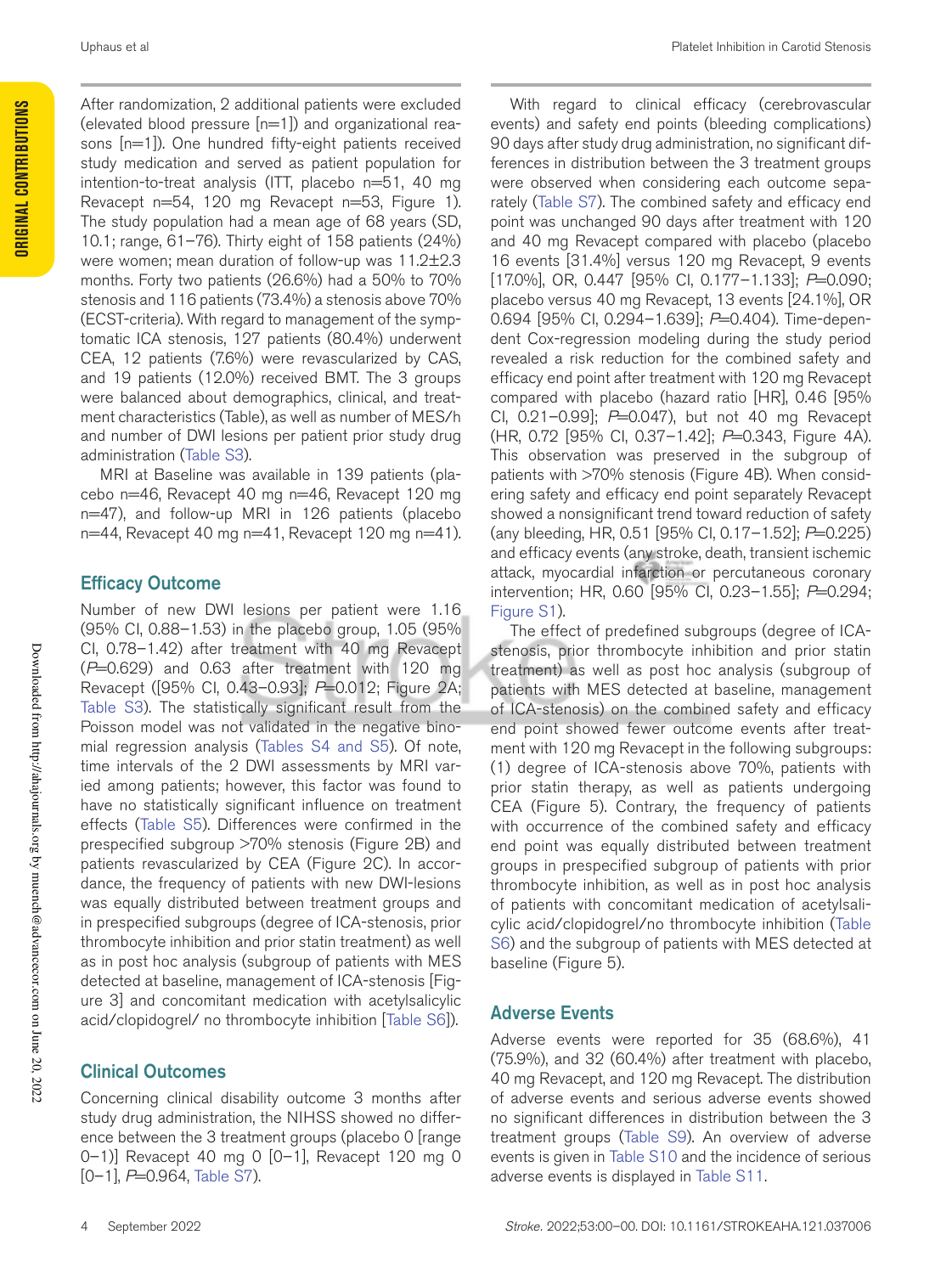

**Figure 1. Trial profile—consort diagram.** 

BMT indicates best medical treatment; CAS, carotid angioplasty and stenting; CEA, carotid endarterectomy; IMP, investigational medical product; ITT, intention to treat population; and PP, per protocol population (displayed in brackets).

# **DISCUSSION**

The Revacept/CS/02 phase II study assessed safety and efficacy of plaque-specific inhibition of platelet

activation by the soluble GPVI receptor Revacept in patients with symptomatic ICA stenosis. Revacept, in combination with guideline-recommended antiplatelet therapy, showed a favorable safety profile, arguing for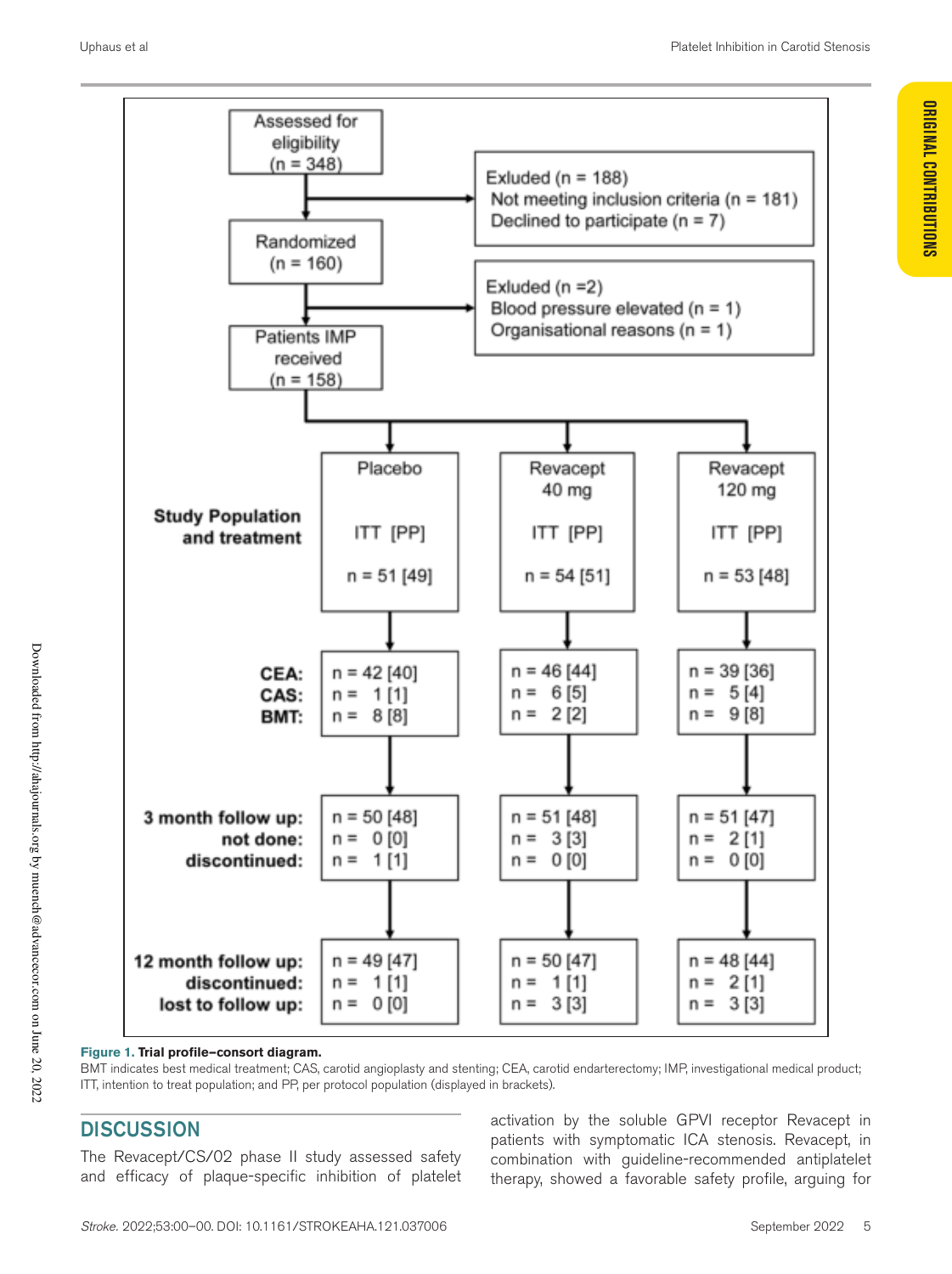#### **Table. Baseline Characteristics of the Intention-to-Treat Population**

|                             | Placebo      | Revacept 40 mg | Revacept 120 mg | P value |
|-----------------------------|--------------|----------------|-----------------|---------|
| N                           | 51           | 54             | 53              |         |
| Mean age, y                 | 67.3 (±10.3) | 68.7 (±10.5)   | 68.4 (±9.8)     | 0.806   |
| Sex                         |              |                |                 |         |
| Female                      | 8(15.7)      | 13(24.1)       | 17 (32.1)       | 0.157   |
| Ethnicity                   |              |                |                 | 0.402   |
| African                     | 1(2.0)       | 0(0)           | 0(0)            | 0.351   |
| Asian                       | 1(2.0)       | 2(3.7)         | 0(0)            | 0.379   |
| White                       | 49 (96.1)    | 52 (96.3)      | 52 (100)        | 0.361   |
| Body weight                 | 81.7±18.0    | 85.5±18.4      | 83.0±15.4       | 0.593   |
| BMI                         | 26.9±4.8     | 29.0±5.1       | $28.2 \pm 5.1$  | 0.077   |
| Medical history             |              |                |                 |         |
| Arterial hypertension       | 32 (62.7)    | 38 (70.4)      | 35 (66.0)       | 0.646   |
| <b>Diabetes</b>             | 12 (23.5)    | 13(24.1)       | 12 (22.6)       | 0.957   |
| Hyperlipidemia              | 21 (41.2)    | 26 (48.2)      | 15 (28.3)       | 0.069   |
| Smoking current             | 17 (33.3)    | 18 (33.3)      | 14(26.4)        | 0.113   |
| Previous ischemic stroke    | 5(9.8)       | 9(16.7)        | 11(20.8)        | 0.341   |
| Previous TIA                | 4(7.8)       | 7(13.0)        | 7(13.2)         | 0.648   |
| Heart failure               | 1(2.0)       | 2(3.8)         | 0(0)            | 0.361   |
| Coronary artery disease     | 8(15.7)      | 13(24.1)       | 8(15.1)         | 0.372   |
| Peripheral artery disease   | 8 (15.7)     | 6(11.1)        | 2(3.8)          | 0.110   |
| Blood pressure              |              |                |                 |         |
| Systolic, mm Hg             | 138.4±20.4   | 138.9±17.9     | 145.3±22.6      | 0.181   |
| Diastolic, mm Hg            | 73.2±10.8    | 74.1±9.8       | 76.7±12.1       | 0.235   |
| NIHSS admission             | $1.0(0-2)$   | $0(0-2)$       | $0(0-1)$        | 0.220   |
| mRS admission               | $1.0(0-3.0)$ | $1.0(0-2.0)$   | $1.0(0-2.0)$    | 0.285   |
| Concomitant medication      |              |                |                 |         |
| Antiplatelet                | 45 (88.2)    | 47 (87.0)      | 45 (84.9)       | 0.879   |
| <b>ASA</b>                  | 40 (78.4)    | 41 (75.9)      | 40 (75.5)       | 0.929   |
| Clopidogrel                 | 5(9.8)       | 6(11.1)        | 9(9.4)          | 0.955   |
| <b>Statins</b>              | 41 (80.4)    | 44 (81.5)      | 45 (84.9)       | 0.819   |
| LDL, mg/dL                  | 106±36.7     | 98.2±49.2      | 122.6±47.4      | 0.242   |
| Degree of ICA stenosis*     |              |                |                 | 0.986   |
| 50%-70%                     | 13 (25.5)    | 15 (27.8)      | 14 (26.4)       |         |
| >70%                        | 38 (74.5)    | 39 (72.2)      | 39 (73.6)       |         |
| Revascularization procedure |              |                |                 | 0.075   |
| <b>CEA</b>                  | 42 (82.4%)   | 46 (85.2%)     | 39 (73.6%)      | 0.291   |
| CAS                         | $1(2.0\%)$   | $6(11.1\%)$    | $5(9.4\%)$      | 0.173   |
| BMT                         | 8 (15.7%)    | $2(3.7\%)$     | 9 (17.0%)       | 0.067   |
|                             |              |                |                 |         |

Data are n (%), mean±SD, median (interquartile range). ASA indicates acetylsalicylic acid (aspirin); BMI, body mass index; BMT, best medical treatment; CAS, carotid angioplasty and stenting; CEA, carotid endarterectomy; ECST, European Carotid Surgery Trial; ICA, internal carotid artery; LDL, low-density lipoprotein; mRS, modified Rankin Scale; NIHSS, National Institutes of Health Stroke Scale; and TIA, transient ischemic attack.

\*According to ECST criteria.

a safe administration in patients with an acute cerebrovascular ischemic event. A numerical reduction of new DWI-lesions after the revascularization procedure was observed following treatment with 120 mg Revacept compared with placebo; while the main analyses (Poisson regression) found this difference to be statistically significant, this was not validated by negative binomial

regression analysis, so that the result needs to be treated with prudence. In addition, the combined safety and efficacy end point showed a 54% risk reduction during the study period after treatment with the high dose regimen of Revacept (120 mg) compared with placebo, mainly attributable to numerically fewer bleeding complications. The combination of additional protection against thrombi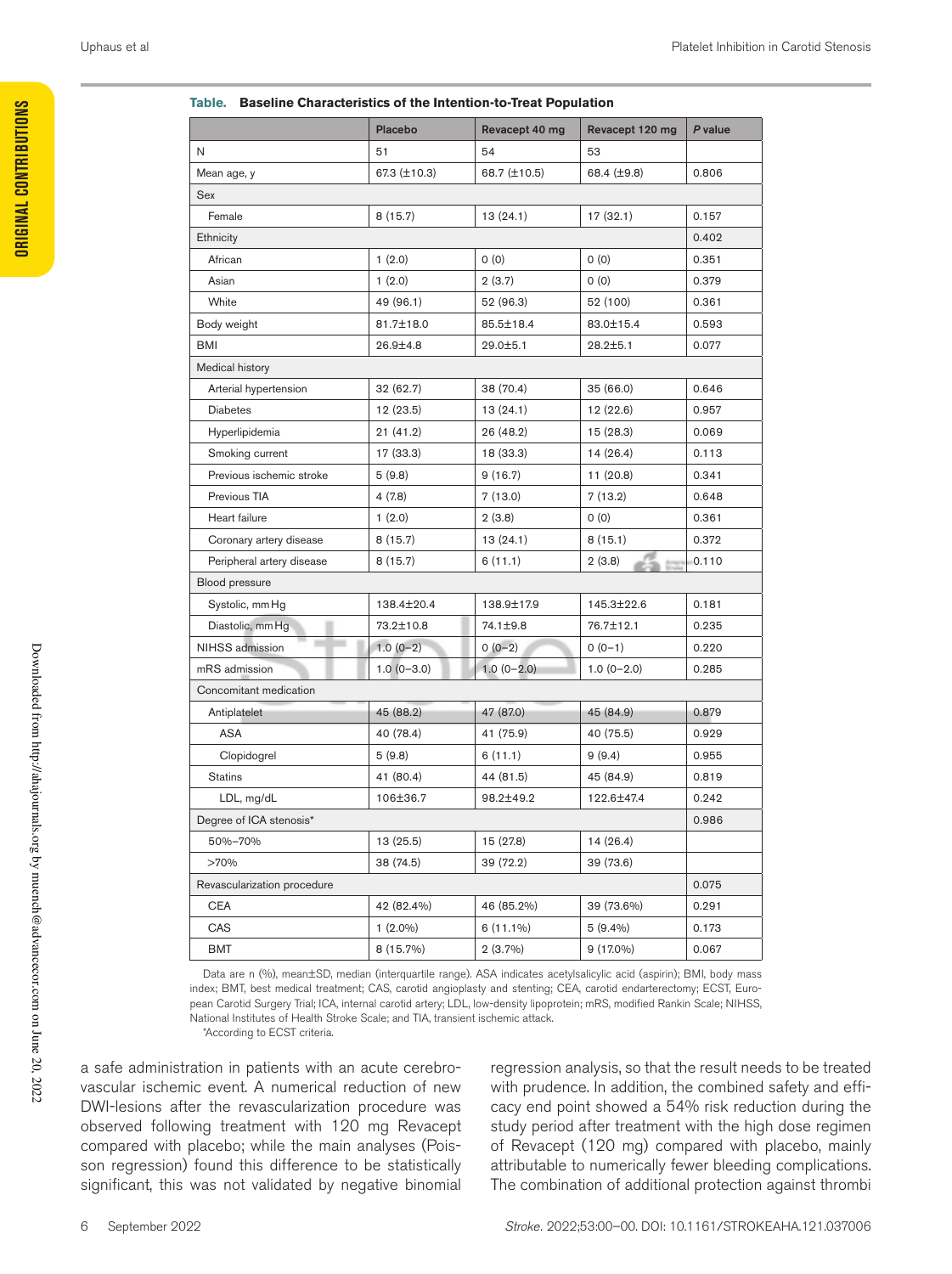**ORIGINAL CONTRIBUTIONS**

**ORIGINAL CONTRIBUTIONS** 



#### **Figure 2. Efficacy end point of new diffusion-weighted magnetic resonance imaging (DWI) lesions.**

**A**, Number of new ischemic lesions per patient on DWI after treatment initiation are numerically reduced after treatment with 40 mg Revacept (orange bar, 1.05 [95% CI, 0.78–1.42]; *P*=0.629) and 120 mg Revacept (red bar, 0.63 [95% CI, 0.43–0.93]; *P*=0.012), compared with placebo (gray bar, 1.16 [95% CI, 0.88–1.53]). **B**, Number of new DWI lesions after treatment initiation in the subgroup of patients with >70% stenosis (ECST-criteria) are reduced from 1.09 (95% CI, 0.78–1.53) in the placebo group (gray bar), to 0.77 (95% CI, 0.51–1.16, *P*=0.186 vs placebo) after 40 mg Revacept (orange bar) and 0.54 (95% CI, 0.32–0.89, *P*=0.021 vs placebo) after 120 mg Revacept (red bar). **C**, Number of new DWI lesions after treatment initiation in the subgroup of patients undergoing carotid endarterectomy (CEA) are reduced from 1.34 (95% CI, 1.01– 1.79) in the placebo group (gray bar) to 1.17 (95% CI, 0.86–1.60, *P*=0.349 compared with placebo) after 40 mg Revacept (orange bar) and 0.82 (95% CI, 0.54–1.24, *P*=0.053 compared with placebo) after 120 mg Revacept (red bar).

with no increase in bleedings would be an advantageous feature for platelet inhibition. To date, intensified platelet inhibition carries the risk of increase in bleedings and is a compromise between safety and efficacy.<sup>16</sup>

Patients with recent cerebral ischemia due to extracranial symptomatic ICA stenosis harbor an increased risk for recurrent stroke due to the vulnerable plaque of about 21% within the first 14 days after the initial event.<sup>2,17</sup> In addition, the revascularization procedure itself carries a risk for cardiovascular complications,<sup>18</sup> and silent cerebral ischemic lesions on MRI,<sup>19,20</sup> which are known to deteriorate a patient's clinical outcome. Therefore, patients with symptomatic ICA stenosis might benefit from additional antiplatelet therapy since, as well as during revascularization procedure. With a half-life of around 7 to 14 days, Revacept might represent a promising strategy to bridge the interval between symptom onset and revascularization (CEA, CAS) of ICA-stenosis. Moreover, patients managed by BMT, regularly receiving intensified antiplatelet therapy (eg, combination of acetylsalicylic acid and clopidogrel) might benefit from a site-specific inhibition of platelet activation at the site of the vulnerable plaque by Revacept, without the need of additional compromising general hemostasis.

Unfortunately, we were unable to explore MES as a primary efficacy end point due to the low rate of MESpositive patients at screening. An explanation for the low MES-incidence might be the ameliorated and intensified early secondary preventive therapy between conduction of the Revacept/CS/02 study and the CARESS trial,<sup>5</sup>

which was used for the initial treatment protocol. Nevertheless, we were able to evaluate the effect of Revacept on DWI lesions after treatment initiation (CEA, CAS, BMT), which are reported to be associated with the number of MES in patients with symptomatic ICA stenosis and are an established surrogate marker for cerebral embolizations.21 Although frequently clinically asymptomatic,<sup>19,20</sup> these DWI-lesions are clinically relevant as they are an independent predictor of recurrent stroke<sup>22</sup> and cognitive decline, $23,24$  thus deteriorating a patient's clinical outcome. Within the current study, a numerical reduction on the number of new-DWI lesions on MRI performed after the revascularization procedure was observed after treatment with Revacept. The periprocedural exposure of sub endothelial collagen might be a potential source of platelet activation and thereby generating periprocedural ischemic lesions.<sup>19,20</sup> Notably, patients receiving Revacept more frequently underwent CAS (a procedure which is known to be associated with a high incidence of new DWI-lesions) compared to placebo, so that the Revacept groups had a higher probability of procedural- related silent ischemic lesions.<sup>19</sup> Despite this imminent increased risk of periprocedural DWI lesions, patients treated with Revacept showed a dose-dependent numerical reduction of new DWI lesions.

The clinically crucial combined safety and efficacy end point showed a statistically significant reduction after treatment with 120 mg Revacept compared with placebo during the study period. This clinical benefit was even more pronounced in subgroups of patients with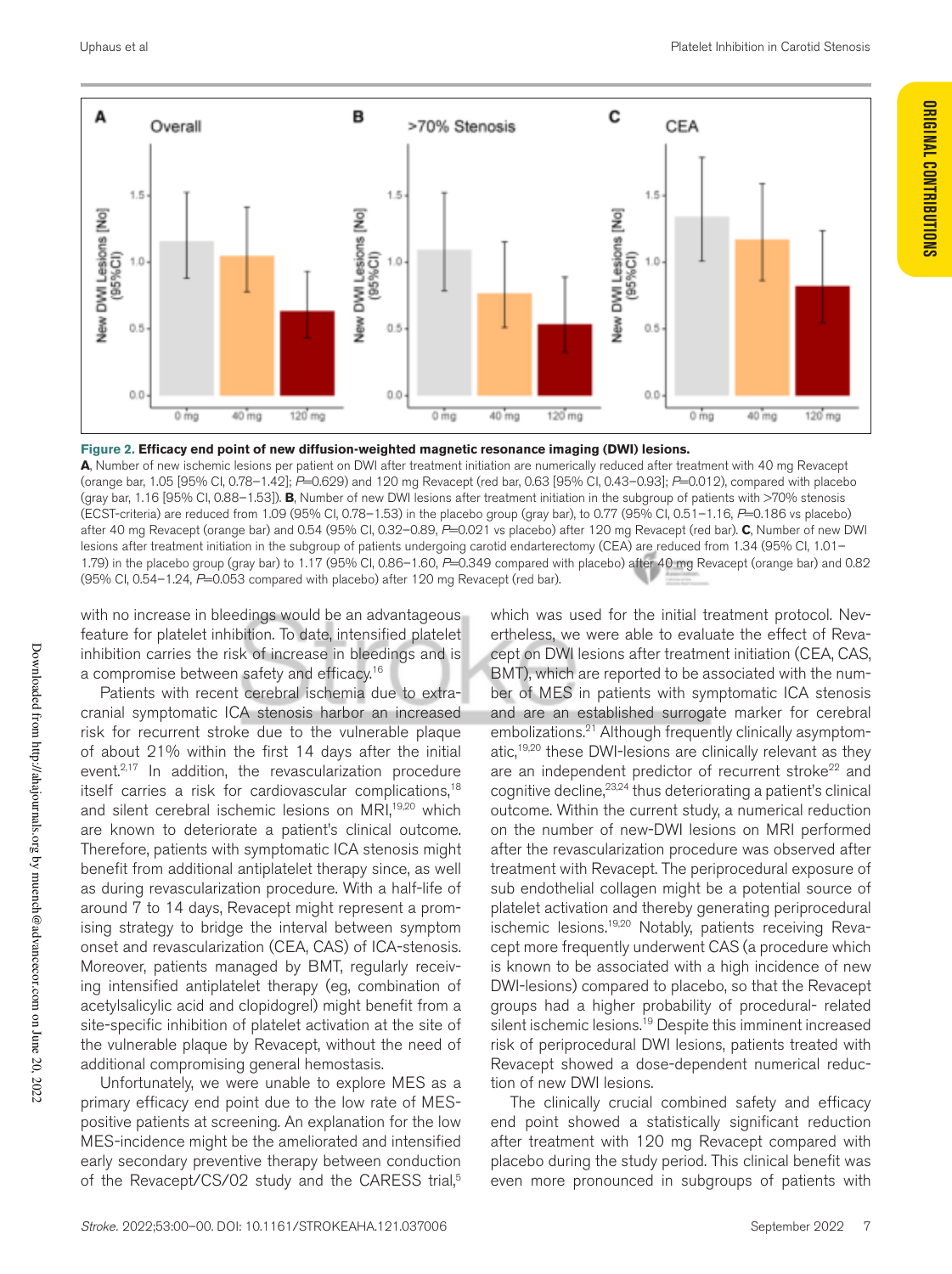| Dosage  | Subgroup No. (%)                |              | <b>Odds Ratio</b><br>95%CI | p-value |
|---------|---------------------------------|--------------|----------------------------|---------|
|         | Degree of ICA-stenosis          |              |                            |         |
| g       | 50-70%                          | 4/11 (36.4)  | 2.857 (0.405-20.141)       | 0.292   |
| g       | >70%                            | 11/30 (36.7) | 0.965 (0.344-2.706)        | 0.946   |
| 120 mg  | 50-70%                          | 2/13(15.4)   | 0.909 (0.107-7.718)        | 0.930   |
|         | >70%                            | 8/28(28.6)   | $0.667(0.225-1.980)$       | 0.465   |
|         | Prior thrombocyte inhibition    |              |                            |         |
| ξ       | no                              | 0/5(0)       | n.a.                       | n.a.    |
| g       | yes                             | 15/36 (41.7) | 1.548 (0.597-4.011)        | 0.369   |
| ξ       | no                              | 1/5 (20)     | 0.500 (0.031-7.994)        | 0.624   |
| 120     | yes                             | 9/36 (25.0)  | $0.722(0.261 - 2.000)$     | 0.531   |
|         | <b>Prior statin treatment</b>   |              |                            |         |
| g       | no                              | 0/7(0)       | n.a.                       | n.a.    |
| g       | yes                             | 15/34 (44.1) | 1.513 (0.572-4.001)        | 0.404   |
| 120 mg  | no                              | 2/8 (25.0)   | 1.167 (0.124-10.990)       | 0.893   |
|         | yes                             | 8/33 (24.2)  | $0.613(0.213 - 1.768)$     | 0.365   |
|         | <b>MES</b> detected at baseline |              |                            |         |
| g       | no                              | 5/18 (27.8)  | 0.962 (0.237-3.899)        | 0.956   |
| g       | yes                             | 6/17(35.3)   | 1.013 (0.262-3.924)        | 0.985   |
| 120 mg  | no                              | 4/16 (25.0)  | $0.833(0.191 - 3.644)$     | 0.809   |
|         | yes                             | 5/18(27.8)   | $0.714(0.179-2.843)$       | 0.633   |
|         | Management of ICA stenosis      |              |                            |         |
|         | CAS                             | $1/4$ (25.0) | n.a.                       | n.a.    |
| g       | BMT                             | 0/2(0)       | n.a.                       | n.a.    |
| ទ្      | CEA                             | 14/35 (40.0) | 1.455 (0.544-3.888)        | 0.455   |
| 120 mg  | CAS                             | 2/4 (50.0)   | n.a.                       | n.a.    |
|         | BMT                             | 0/9(0)       | n.a.                       | n.a.    |
|         | CEA                             | 8/28 (28.6)  | $0.873(0.294 - 2.588)$     | 0.806   |
| Overall |                                 |              |                            |         |
|         | 40 mg                           | 15/41 (36.6) | 1.236 (0.504-3.034)        | 0.643   |
|         | 120 mg                          | 10/41 (24.4) | $0.691(0.266 - 1.795)$     | 0.448   |
|         |                                 |              |                            |         |

#### **Figure 3. Influence of subgroups on frequency of patients with new diffusion-weighted magnetic resonance imaging (DWI) lesions on magnetic resonance imaging (MRI)—intention to treat analysis.**

Predefined subgroups (degree of internal carotid artery [ICA]-stenosis, prior thrombocyte inhibition, prior statin treatment) and posthoc analysis (MES detected at baseline, management of ICA-stenosis) were analyzed by binary logistic regression analysis with prevalence of new DWI-lesions on follow-up MRI as dependent variable and Revacept dosage (40 vs 120 mg.), placebo, as covariate. Displayed is a forest plot with odds ratio (red dot) and 95% CI (black line). Odds ratio values above 1 favor placebo and below 1 favor Revacept treatment.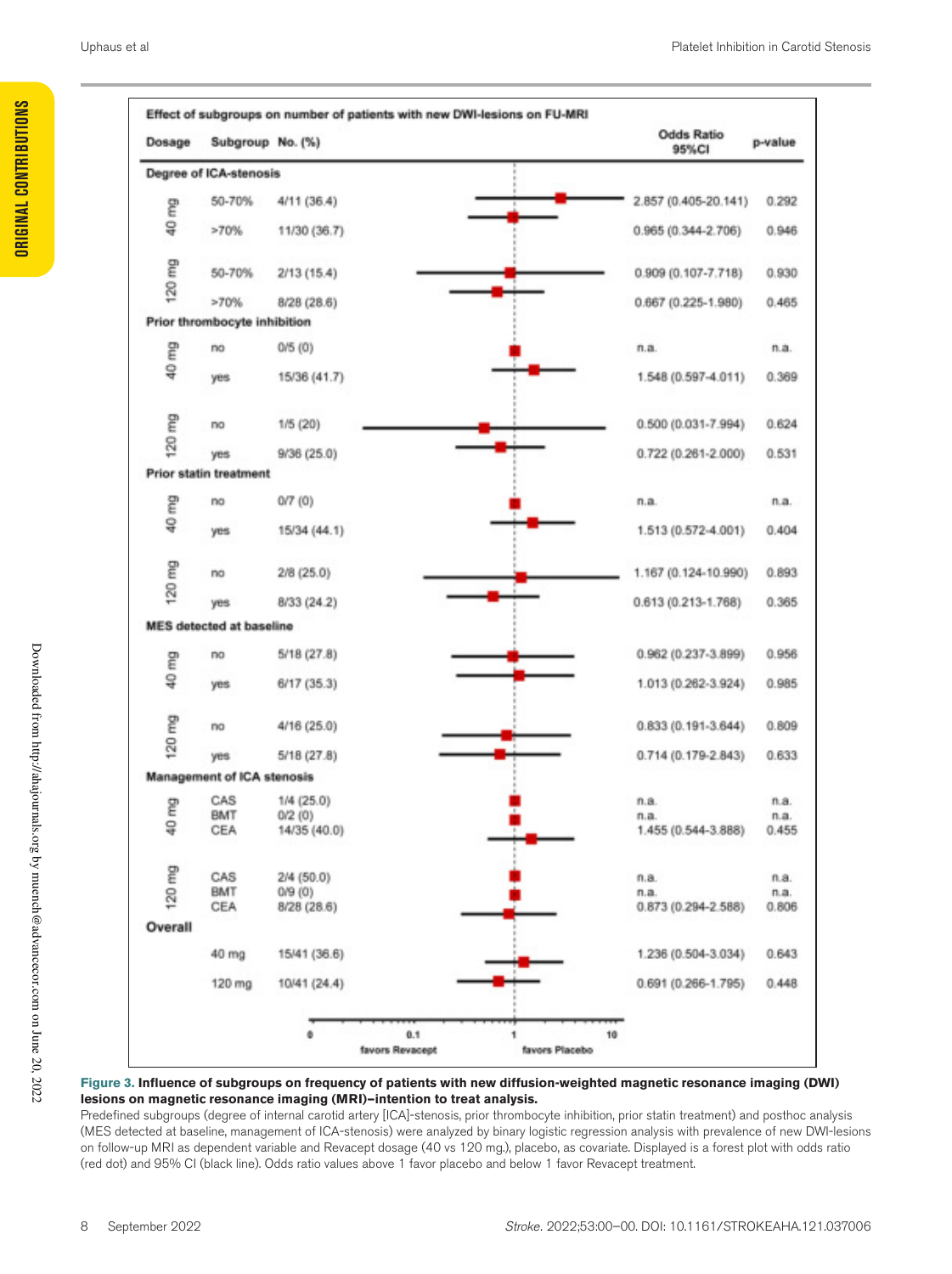

### **Figure 4. Kaplan-Meier plots for combined safety and efficacy end point—intention to treat analysis.**

**A**, Time to occurrence of combined safety (any bleeding) and efficacy (any stroke or death, transient ischemic attack (TIA), myocardial infarction, coronary intervention) end point derived from Cox-regression Model. Treatment with Revacept 120 mg (red line) showed a statistically significant reduction in the occurrence of combined safety and efficacy end point compared with placebo (gray line,  $P=0.047$ ). **B**, Time to occurrence of combined safety (any bleeding) and efficacy (any stroke or death, TIA, myocardial infarction, coronary intervention) end point in patients with >70% stenosis (ECST-criteria) of the internal carotid artery. Treatment with Revacept 120 mg (red line) statistically significant reduced the combined safety and efficacy end point compared with placebo (gray line, P=0.027). Gray Line (placebo), orange line (40 mg Revacept), red line (120 mg Revacept).

the clinical relevant  $> 70\%$  stenosis (grading according to ECST-criteria, which corresponds to 50% stenosis according to NASCET (North American Symptomatic Carotid Endarterectomy Trial)-criteria25), patients undergoing CEA and patients with previous statin treatment. However, when ischemic events as well as the bleeding complications are analyzed independently, Revacept does not significantly reduce them.

A potential mechanism of action of Revacept might not only be a local antithrombotic effect, but also a prevention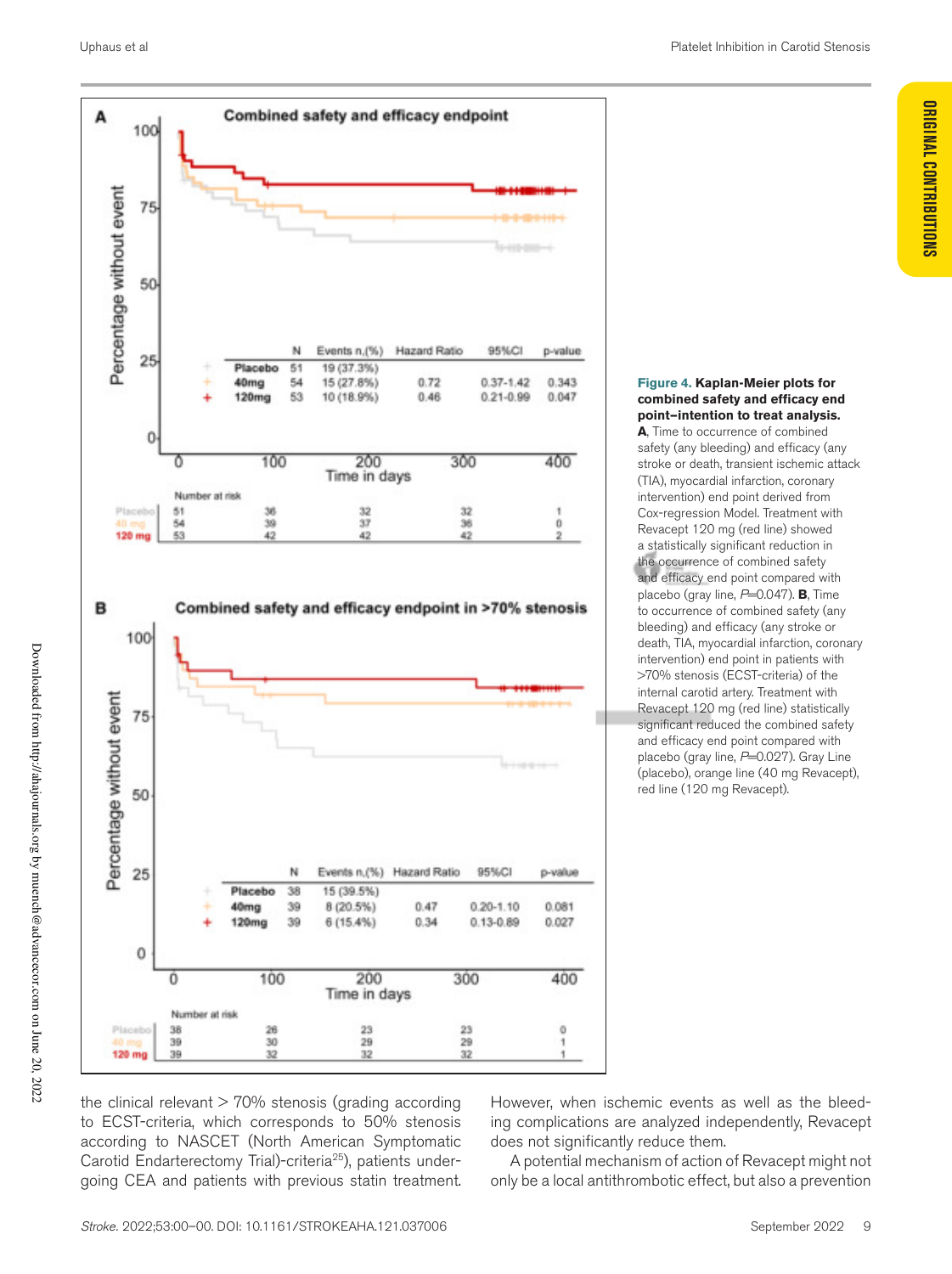| Dosage  | Subgroup No. (%)                |              | <b>Odds Ratio</b><br>95%CI | p-value |
|---------|---------------------------------|--------------|----------------------------|---------|
|         | Degree of ICA-stenosis          |              |                            |         |
| g       | 50-70%                          | 7/15 (46.7)  | 1.969 (0.416-9.317)        | 0.393   |
| g       | >70%                            | 8/39 (20.5)  | $0.396(0.144 - 1.090)$     | 0.073   |
| g       | 50-70%                          | 4/14 (28.6)  | 0.901 (0.172-4.699)        | 0.901   |
| 120     | >70%                            | 6/39 (15.4)  | 0.279 (0.094-0.826)        | 0.021   |
|         | Prior thombocyte inhibition     |              |                            |         |
| ξ       | no                              | $1/7$ (14.3) | 0.167 (0.012-2.368         | 0.186   |
| g       | yes                             | 14/47 (29.8) | $0.769(0.321 - 1.842)$     | 0.556   |
|         | no                              | 0/8(0)       | n.a.                       | n.a.    |
| 120 mg  | yes                             | 10/45 (22.2) | $0.518(0.204 - 1.314)$     | 0.166   |
|         | <b>Prior statin treatment</b>   |              |                            |         |
| g       | no                              | 2/10 (20)    | 0.583 (0.075-4.562)        | 0.608   |
| ₽       | yes                             | 13/44 (29.5) | $0.655(0.266-1.614)$       | 0.358   |
| 120 mg  | no                              | $2/8$ (25.0) | 0.778 (0.096-6.322)        | 0.814   |
|         | yes                             | 8/45 (17.8)  | 0.338 (0.126-0.908)        | 0.031   |
|         | <b>MES detected at baseline</b> |              |                            |         |
| ξ       | no                              | 7/20 (35.0)  | 1.436 (0.386-5.339)        | 0.589   |
| å       | yes                             | 6/27 (22.2)  | $0.457(0.137 - 1.522)$     | 0.202   |
| g       | mo                              | 3/18(16.7)   | $0.533(0.113 - 2.524)$     | 0.428   |
| 120     | yes                             | 4/27(14.8)   | $0.278(0.074 - 1.045)$     | 0.058   |
|         | Management of ICA stenosis      |              |                            |         |
| ξ       | CAS                             | $2/6$ (33.3) | n.a.                       | n.a.    |
| g       | BMT                             | $1/2$ (50.0) | 3.000 (0.122-73.642)       | 0.501   |
|         | CEA                             | 12/46 (26.1) | $0.574(0.232 - 1.419)$     | 0.229   |
|         | CAS                             | 2/5(40)      | n.a.                       | n.a.    |
| 120 mg  | BMT                             | 2/9 (22.2)   | $0.857(0.091 - 8.075)$     | 0.893   |
|         | CEA                             | 6/39 (15.4)  | $0.295(0.101 - 0.861)$     | 0.026   |
| Overall |                                 |              |                            |         |
|         | 40 mg                           | 15/54 (27.8) | $0.648(0.285 - 1.475)$     | 0.301   |
|         | 120 mg                          | 10/53 (18.9) | $0.392(0.161 - 0.956)$     | 0.039   |

#### **Figure 5. Influence of subgroups on the occurrence of the combined safety and efficacy end point within study period—intention to treat analysis.**

Predefined subgroups (degree of internal carotid artery [ICA]-stenosis, prior thrombocyte inhibition, prior statin treatment) and posthoc analysis (microembolic signals detected at baseline, management of ICA-stenosis) were analyzed by binary logistic regression analysis with regard to occurrence of the combined safety and efficacy end point within study period as dependent variable and Revacept dosage (40 vs 120 mg), placebo, as covariate. Displayed is a forest plot with odds ratio (red dot) and 95% CI (black line). OR values above 1 favor placebo and below 1 favor Revacept treatment.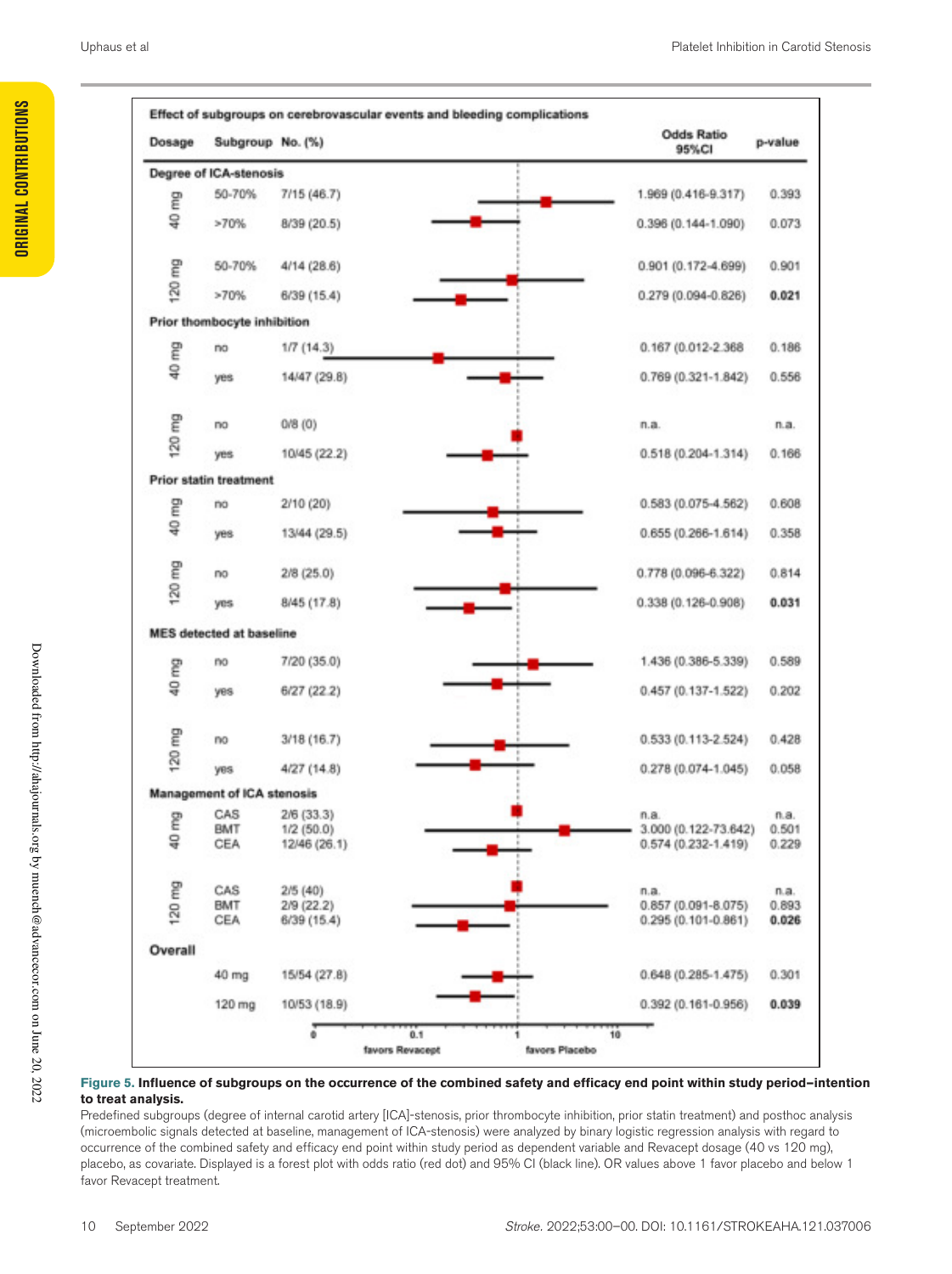of loss in haemostatic competence possibly by impeding agonist-induced densitization. The phenomenon of platelet dysfunction with reduced collagen-dependent aggregation and defects in haemostatic competence was first described in trauma patients.<sup>26</sup> During active bleeding, the agonist-dependent decrease of GPVI and GPIb (glycoprotein Ib) collagen receptors could also be relevant in vascular patients,<sup>27</sup> so that neutralization of these agonists by Revacept in the atherosclerotic plaque might prevent downregulation of these receptors and thereby support the hemostatic competence. This is underlined by a trend for reduction of bleeding events in the recently published ISAR-PLASTER study (Intracoronary Stenting and Antithrombotic Regimen: Lesion Platelet Adhesion as Selective Target of Endovenous Revacept),<sup>28</sup> examining Revacept in patients with coronary artery disease. However, in contrast to the present study with unstable carotid plaques only, stable coronary artery patients were included in the ISAR-PLASTER study. Procedure-related myocardial infarction mainly caused by side branch obstructions during stenting were not affected by the lesion-specific action of Revacept.

Despite the strengths of the current randomized trial, we are well aware of the potential bias due to the small patient number, different intergroup treatment modalities (CEA, CAS, or BMT) and need for modifying the MES end point during the study, which led to an exploratory analysis of the study results.

# **CONCLUSIONS**

Revacept might represent an option for patients with an acute ischemic stroke due to symptomatic carotid artery stenosis as add-on therapy to guideline-recommended early secondary preventive therapy. The novel mode of action of plaque-specifique inhibition of platelet activation via GPVI and a possible improvement of haemostatic capacity by Revacept paves the way for future phase III studies with underlying ruptured plaque embolization pathologies.

## ARTICLE INFORMATION

Received August 17, 2021; final revision received March 18, 2022; accepted April 29, 2022.

### Affiliations

Department of Neurology, University Medical Center of the Johannes Gutenberg University Mainz, Germany (T.U., K.G.). Department of Vascular Surgery, University of Western Australia, Fiona Stanley Hospital, Perth, Australia (T.R.). Institute for Medical Informatics, Biometry and Epidemiology, University Hospital, University Duisburg-Essen, Essen, Germany and BDH-clinic Elzach, Germany (C.W.). Department of Neurology, University Hospital Würzburg, Germany (H.N.). Department of Neurology & Stroke, and Hertie Institute for Clinical Brain Research, Eberhard-Karls University Tübingen, Germany (S.P.). Department of Neurology, Hannover Medical School, Germany (K.W.). Warwick Medical School, University of Warwick, Coventry, United Kingdom (C.I.). Department of Neurology, University of Leipzig, Germany (D.M.). Department of Vascular Surgery, King's College Hospital, London, United Kingdom (H.R.). St George's Vascular Institute, St George's Hospital NHS Foundation Trust, London, United Kingdom (I.L.). Clinical Data Science GmbH, Basel, Switzerland (C.R.). Physicians Centre at the Principal Market, Muenster, Germany (M.R.). Department of Diagnostic and Interventional Neuroradiology, University Hospital Tübingen, Germany (T.-K.H.). AdvanceCOR, Martinsried, Germany (G.M.). Department of Neurology, Helios Klinikum München West, Germany (H.P.).

### Acknowledgments

We thank Dr Cheryl Ernest for proofreading and editing the article. We acknowledge the contribution of all Revacept participants, investigators, coordinators, and committee members, and staff.

### Sources of Funding

This work was supported by advanceCOR, Martinsried, Germany.

#### **Disclosures**

Dr Uphaus reports grants from advanceCOR, during the conduct of the study; grants from Else Kröner-Fresenius Stiftung (2018\_EKMS.21), personal fees from Merck Serono, personal fees from Pfizer, outside the submitted work. Dr Poli reports grants and personal fees from BMS/Pfizer, grants and personal fees from Daiichi Sankyo, grants from European Union, grants from German Federal Joint Committee Innovation Fund, grants from German Federal Ministry of Education and Research, personal fees from Bayer, grants and personal fees from Boehringer-Ingelheim, personal fees from Portola, personal fees and nonfinancial support from Werfen, personal fees from AstraZeneca, compensation from Alexion Pharmaceuticals, Inc. for consultant services and grants from Helena Laboratories Corporation, outside the submitted work. Dr Loftus reports compensation from Medtronic for consultant services. Dr Hauser reports grants from Advance-COR, during the conduct of the study. Dr Münch reports grants from Bundesministerium Bildung und Forschung, personal fees from advanceCOR, during the conduct of the study; other from advanceCOR, outside the submitted work; in addition, Dr Münch has a patent No EP1511770 issued. Dr Gröschel reports grants from advanceCOR, during the conduct of the study; personal fees from Abbott Medical, personal fees from Bayer Vital GmbH, nonfinancial support from Boehringer Ingelheim, personal fees from Bristol-Myers Squibb, nonfinancial support from Daiichi Sankyo, personal fees from Portola, personal fees from Springer Medizin Verlag GmbH, outside the submitted work. Dr Poppert reports grants from advanceCOR, during the conduct of the study; other from Bayer Healthcare paid to his institution for serving on a scientific advisory board, other from Bristol-Myers-Squibb paid to his institution for serving on a scientific advisory board, compensation from Pfizer Pharma GmbH for other services, compensation from Daiichi Sankyo Company for expert witness services, outside the submitted work. The other authors report no conflicts.

### Supplemental Material

Supplemental Methods Tables S1–S11 Figure S1

## REFERENCES

- 1. Kastrup A, Ernemann U, Nägele T, Gröschel K. Risk factors for early recurrent cerebral ischemia before treatment of symptomatic carotid stenosis. *Stroke*. 2006;37:3032–3034. doi: 10.1161/01.STR.0000248968.86868.f3
- 2. Lovett JK, Coull AJ, Rothwell PM. Early risk of recurrence by subtype of ischemic stroke in population-based incidence studies. *Neurology*. 2004;62:569–573. doi: 10.1212/01.wnl.0000110311.09970.83
- 3. Valton L, Larrue V, le Traon AP, Massabuau P, Géraud G. Microembolic signals and risk of early recurrence in patients with stroke or transient ischemic attack. *Stroke*. 1998;29:2125–2128. doi: 10.1161/01.str.29.10.2125
- 4. King A, Markus HS. Doppler embolic signals in cerebrovascular disease and prediction of stroke risk: a systematic review and meta-analysis. *Stroke*. 2009;40:3711–3717. doi: 10.1161/STROKEAHA.109.563056
- 5. Markus HS, Droste DW, Kaps M, Larrue V, Lees KR, Siebler M, Ringelstein EB. Dual antiplatelet therapy with clopidogrel and aspirin in symptomatic carotid stenosis evaluated using doppler embolic signal detection: the clopidogrel and aspirin for reduction of emboli in symptomatic carotid stenosis (CARESS) trial. *Circulation*. 2005;111:2233–2240. doi: 10.1161/01.CIR.0000163561.90680.1C
- 6. Almekhlafi MA, Demchuk AM, Mishra S, Bal S, Menon BK, Wiebe S, Clement FM, Wong JH, Hill MD, Goyal M. Malignant emboli on transcranial Doppler during carotid stenting predict postprocedure diffusionweighted imaging lesions. *Stroke*. 2013;44:1317–1322. doi: 10.1161/ STROKEAHA.111.000659